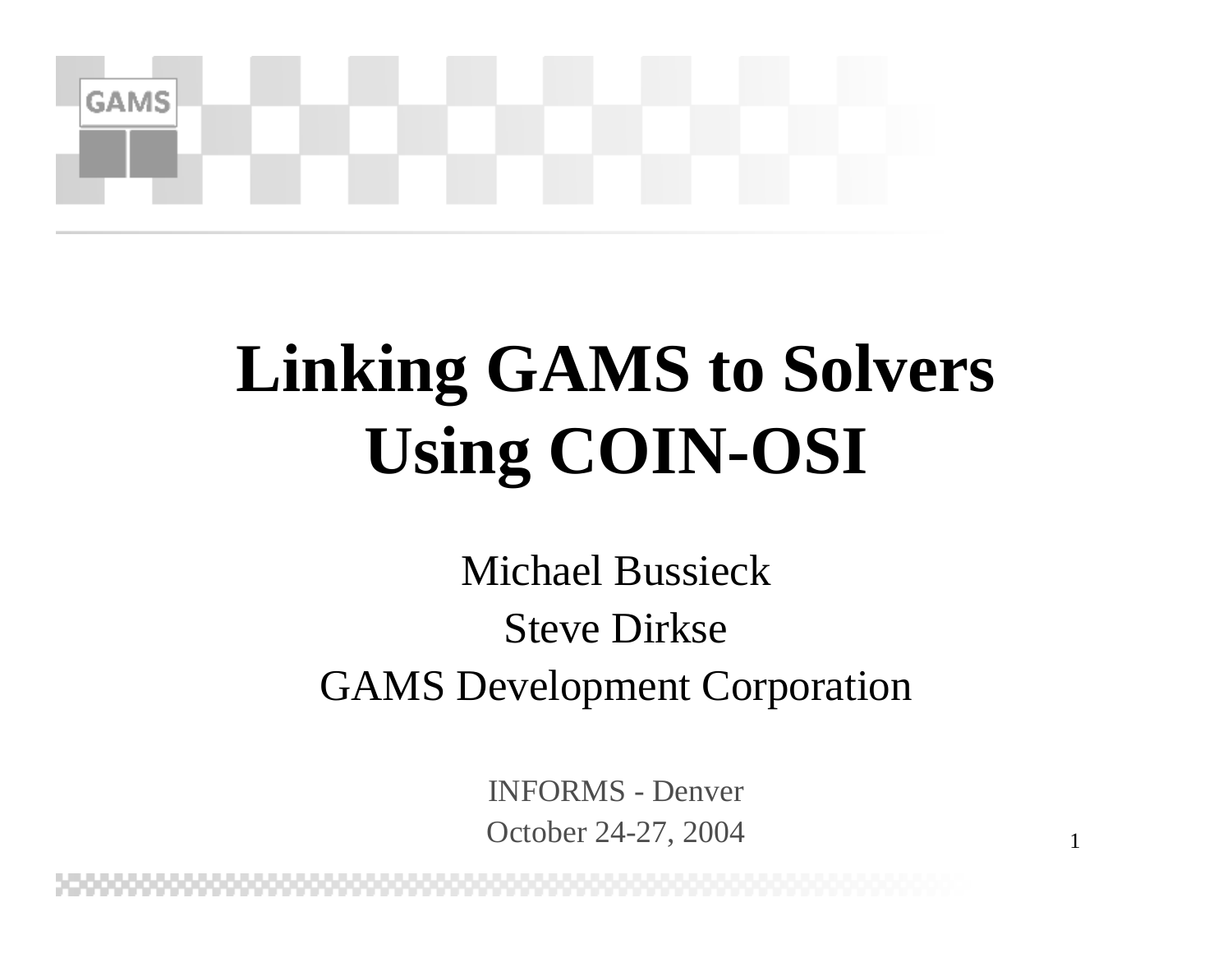#### **Outline**

- Background & motivation
- Common agenda: COIN & GAMS
- GAMS/COIN links
	- –Helper class for GAMS models
	- –Requirements for GAMS solvers
- Future work

- Nonlinear extensions
- Model interface in addition to solver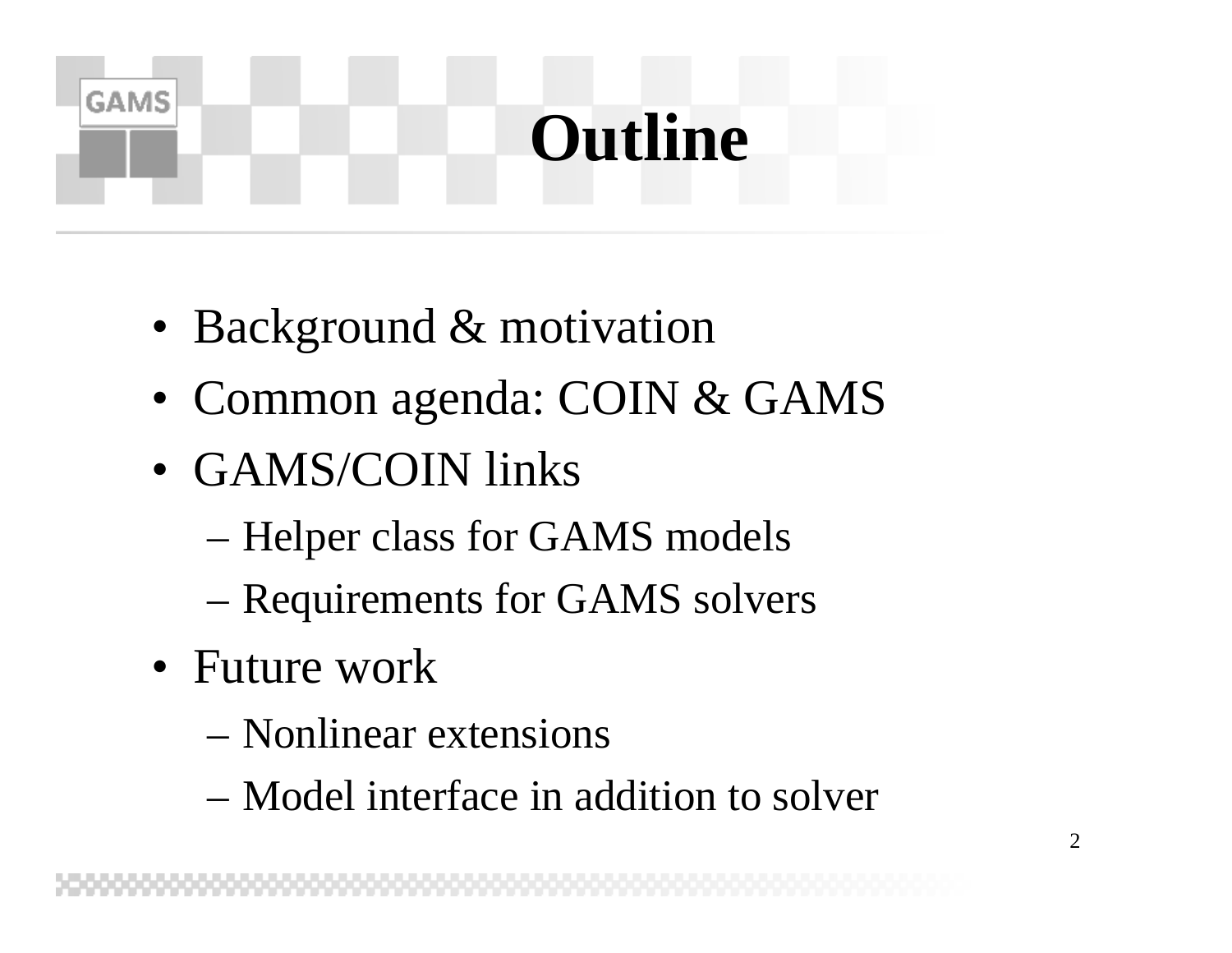#### **Background**

- GAMS has been and remains *user-focused*
	- User needs trump solver conventions
	- Focus on the model, not on the solver
- Typical user expectations:

- –"out-of-the-box" installation
- GAMS solver conventions (e.g. optcr, reslim)
- Tech support when things don't work well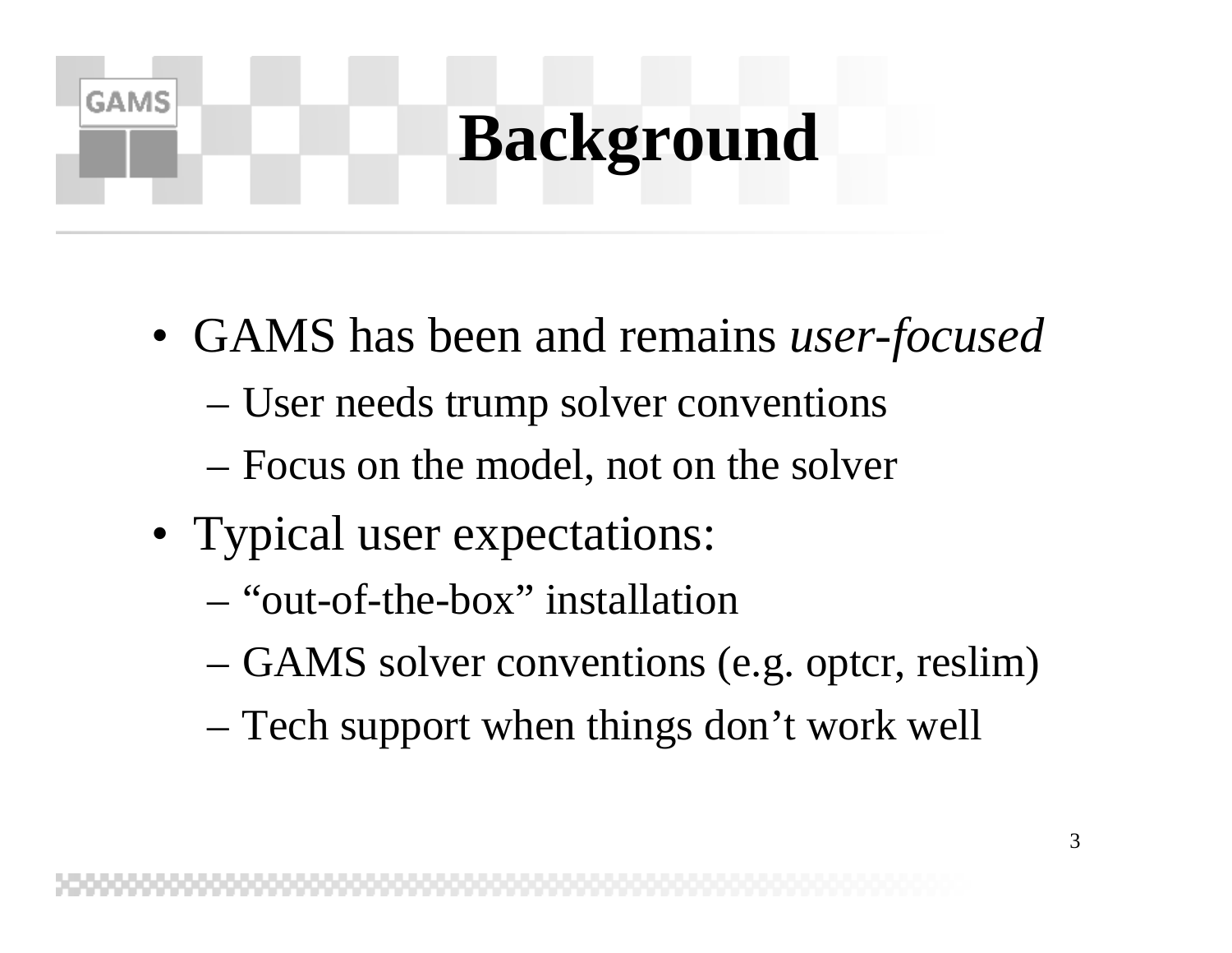# **Why add COIN?**

- Offer something to non-typical users
	- Willing & able to build solvers themselves – Don't require GAMS conventions or support
- Does not destroy existing markets – Preserves the value of our existing systems
- Can be done easily

**GAMS** 

• A good start on further development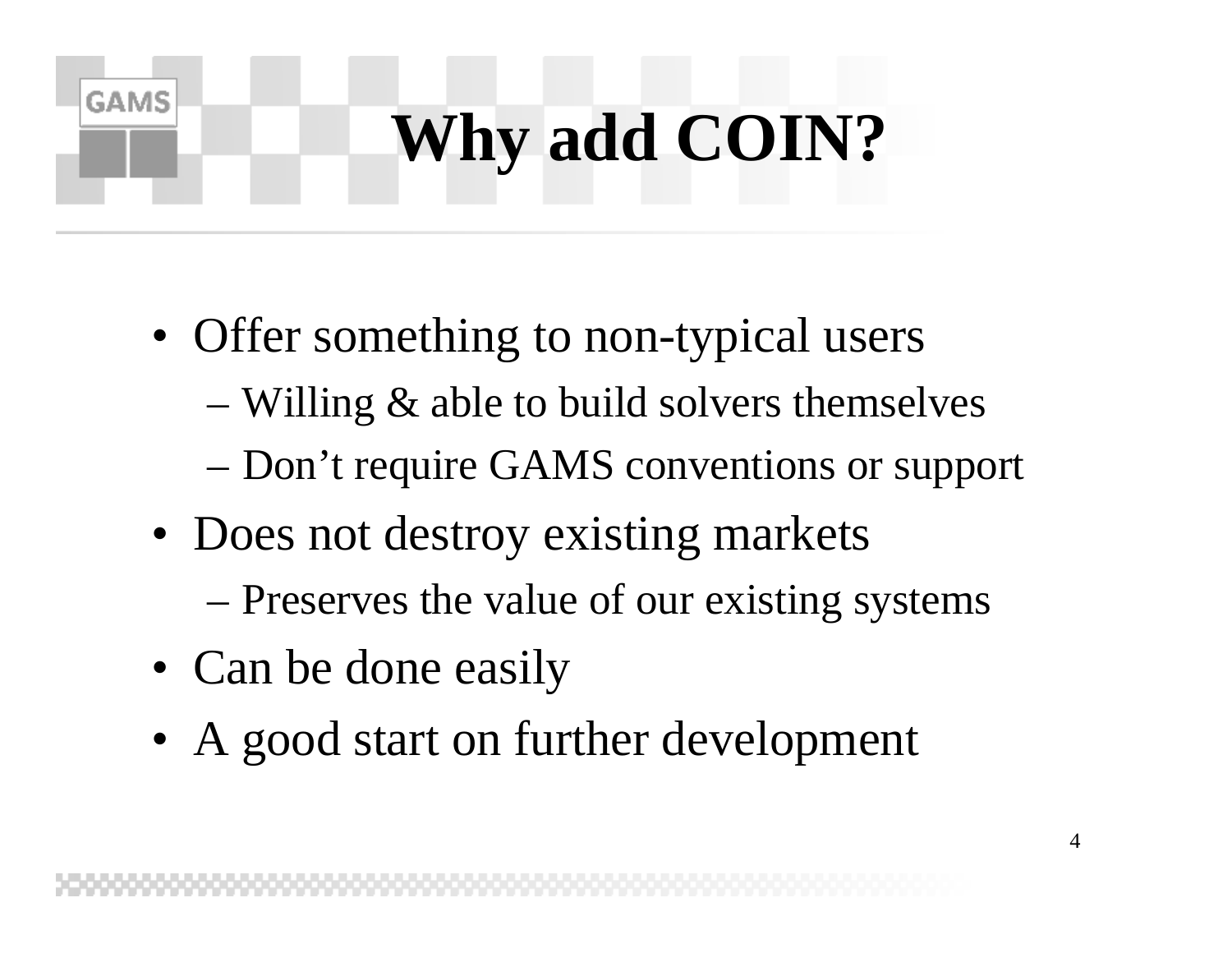# **COIN Agenda (Ralphs)**

• Accelerate the pace of R&D

- –Reuse instead of reinvent.
- –Reduce dev. time & increase robustness.
- Increase interoperability (open standards).
- Define standards and interfaces
	- Peer reviewed and freely available
- Provide tools for practitioners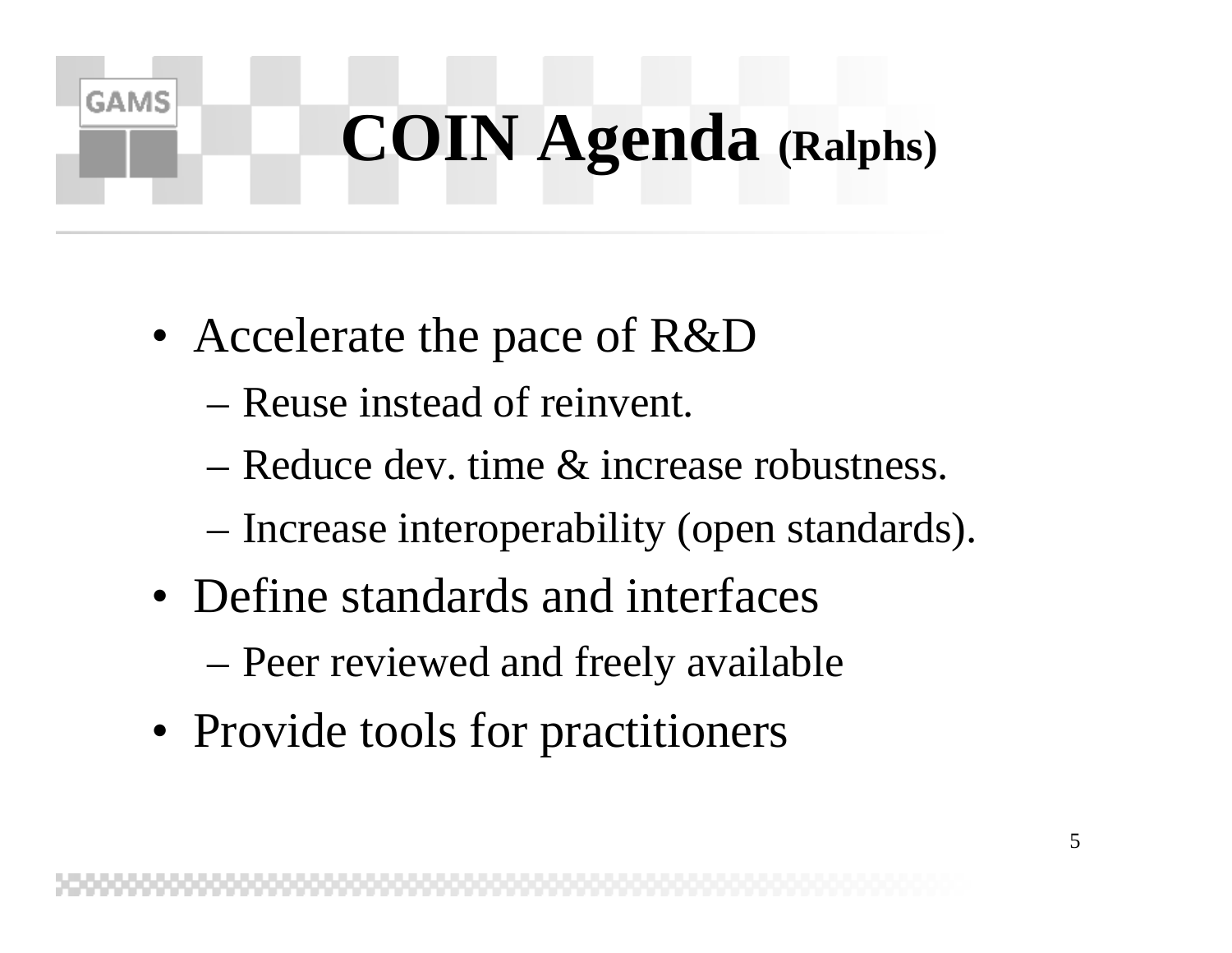## **Reuse? What's that?!?**

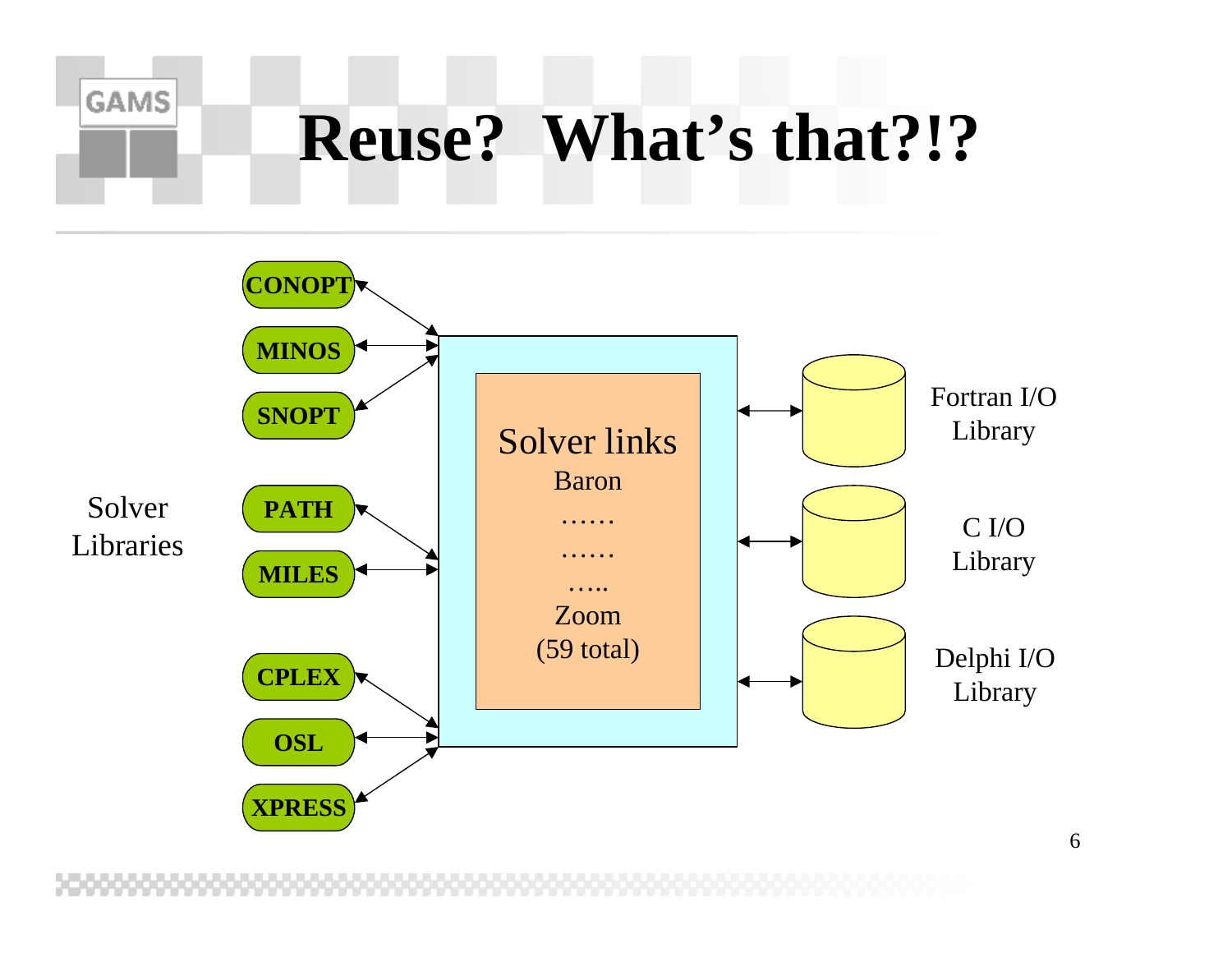### **GAMS Agenda**

- Eliminate redundant I/O libraries
- Find and eliminate common link code
	- Move code into I/O library

- Optional presolving layer
- –More uniform interface to solvers
- Requires solver interface standards
	- Must be done by the algorithm R&D groups
	- We can facilitate this, bring them together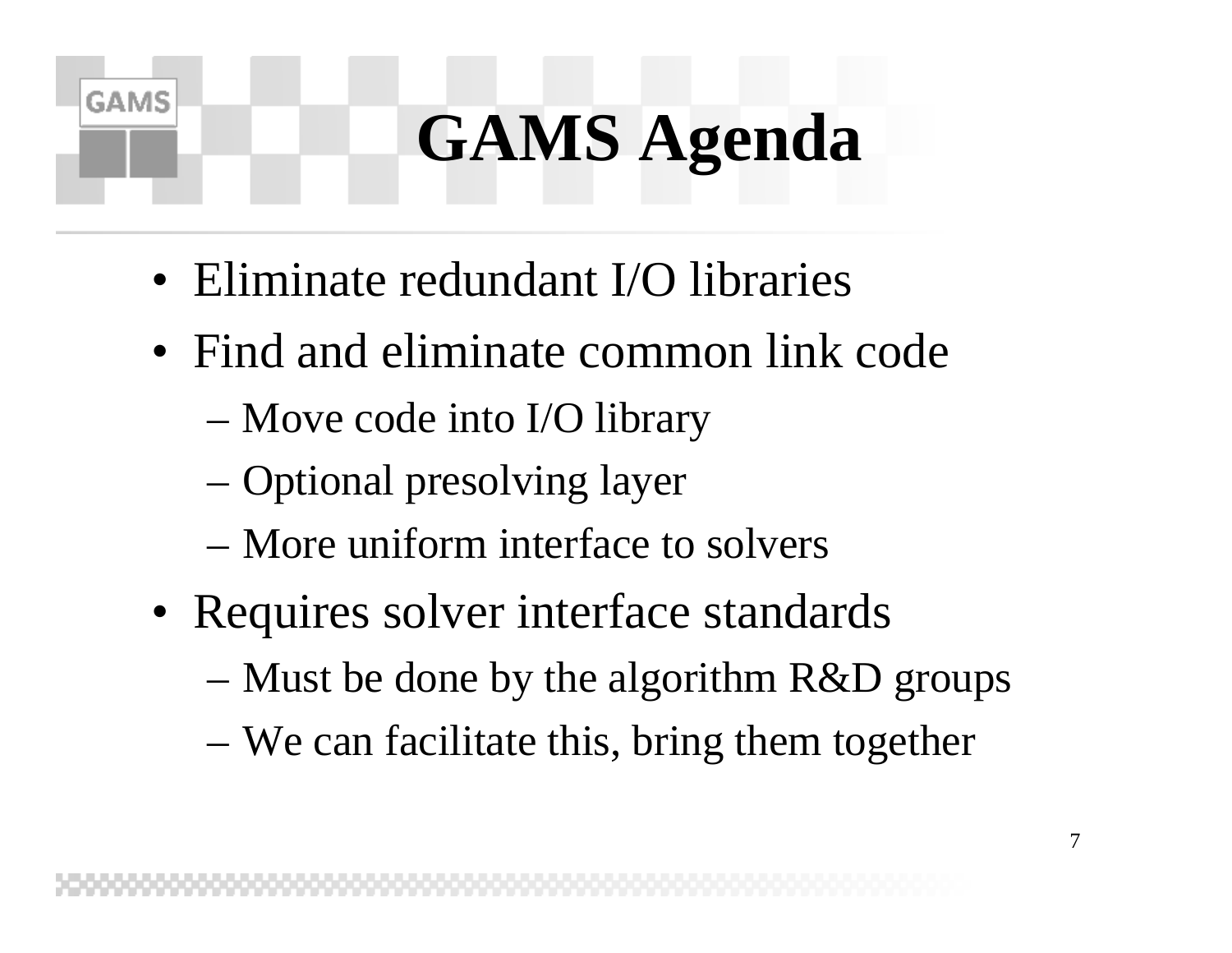# **GAMS' Open Stance**

• Our approach is an open one

- Independent Modeling System
	- Solvers from different vendors, multiple platforms
- GAMS fits into larger projects, doesn't dictate
	- One piece of the puzzle
	- –We must work well with other software
	- –Interface with other data sources and formats
	- –Can be driver or driven
- Translation tools to and from GAMS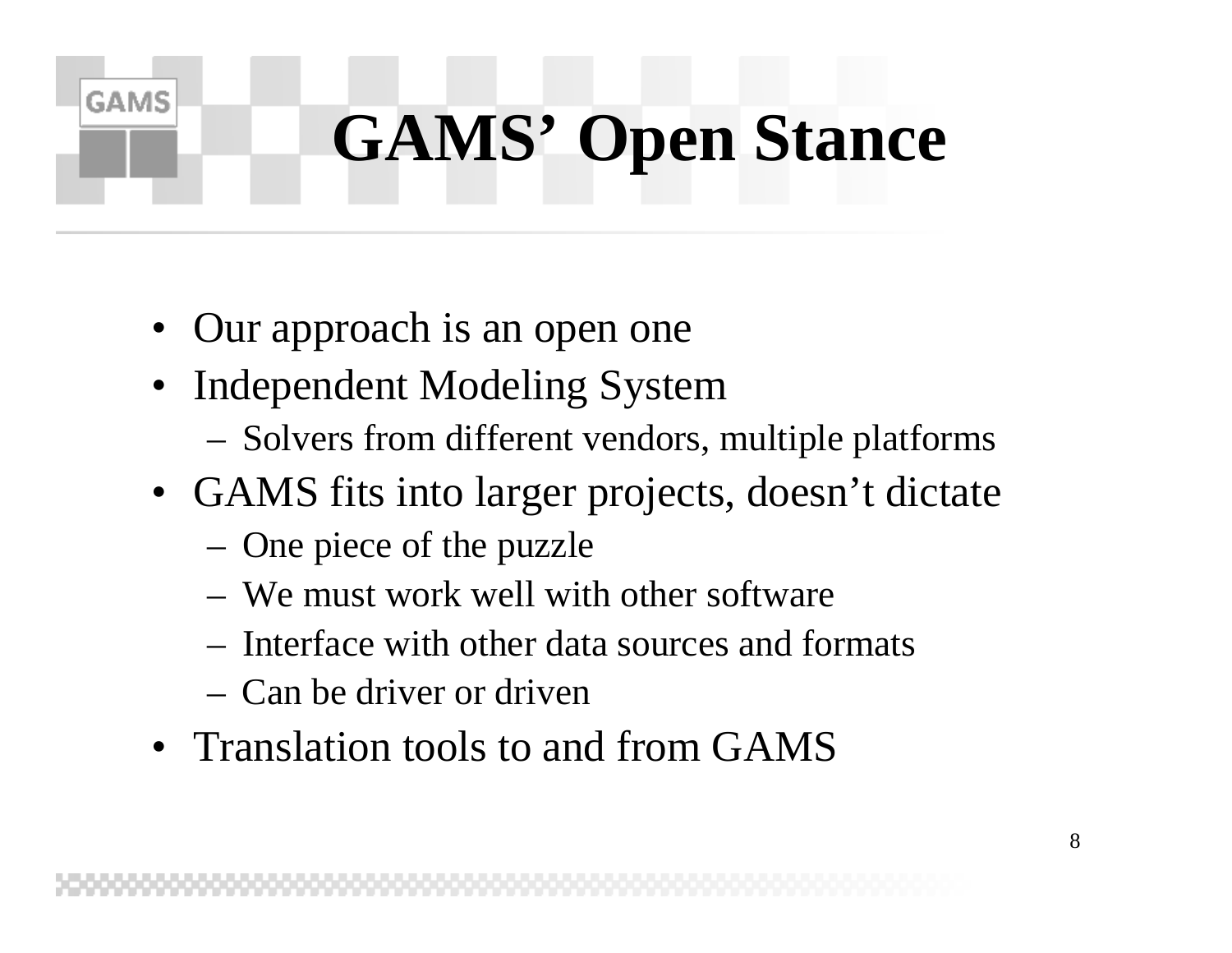#### **GAMS GAMS/COIN links**

- Included in the GAMS CD
	- –CoinGLPK
	- –CoinSBB
- Source and build instructions available
	- <http://www.gams.com/gamscoin/>
	- Required libs available from GAMS
	- Migration to COIN repository ongoing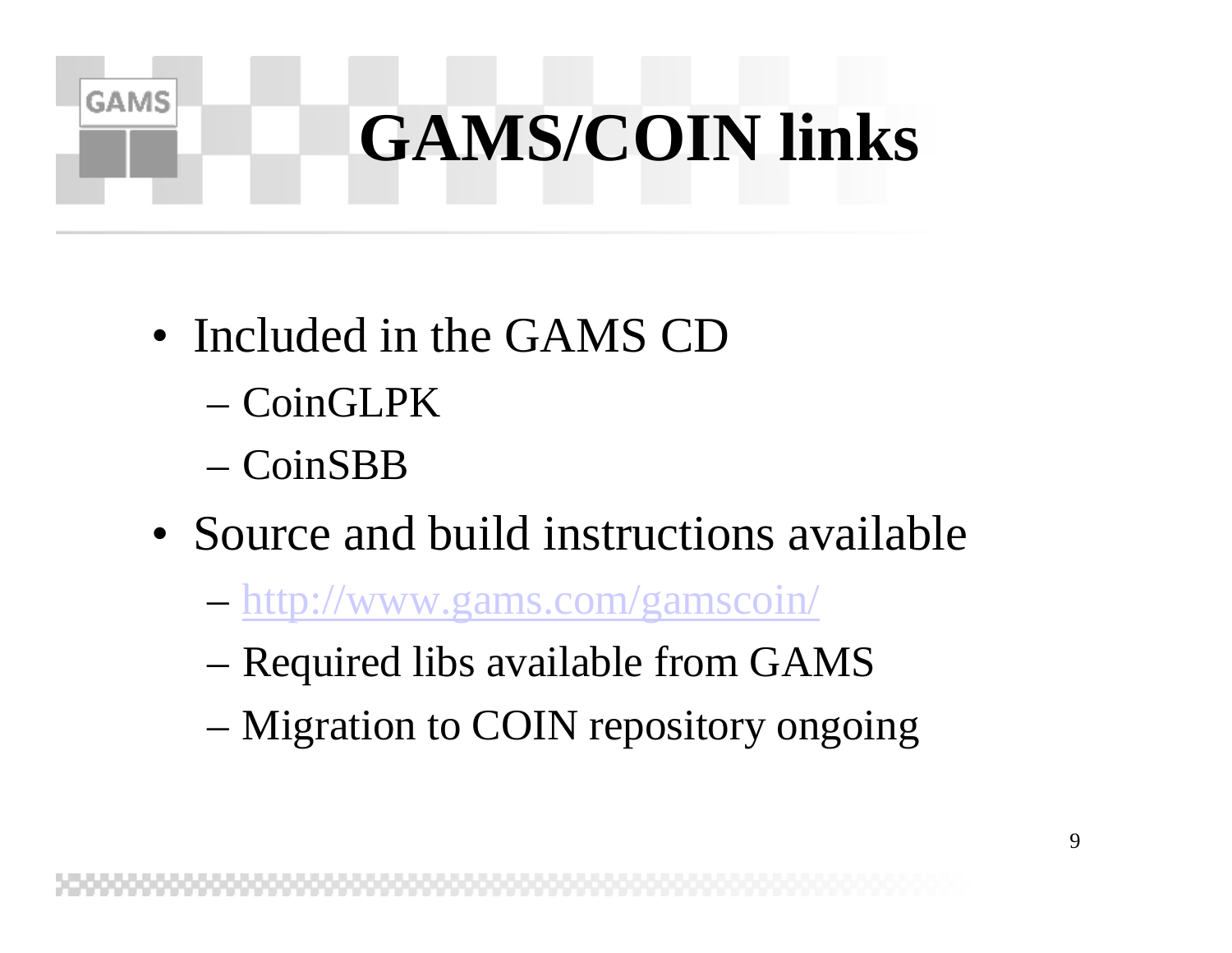# **GAMS**

- Current builds: Windows and Linux
	- Other (GAMS) platforms should work as well
	- Windows build uses MinGW and MSYS
- Links are very lightweight

Primarily use generic (OSI) interface.

- Link source to be freely available (CPL?)
- Use a helper class GamsModel
	- Also to be available under CPL
	- –– Insulate link from GAMS details and changes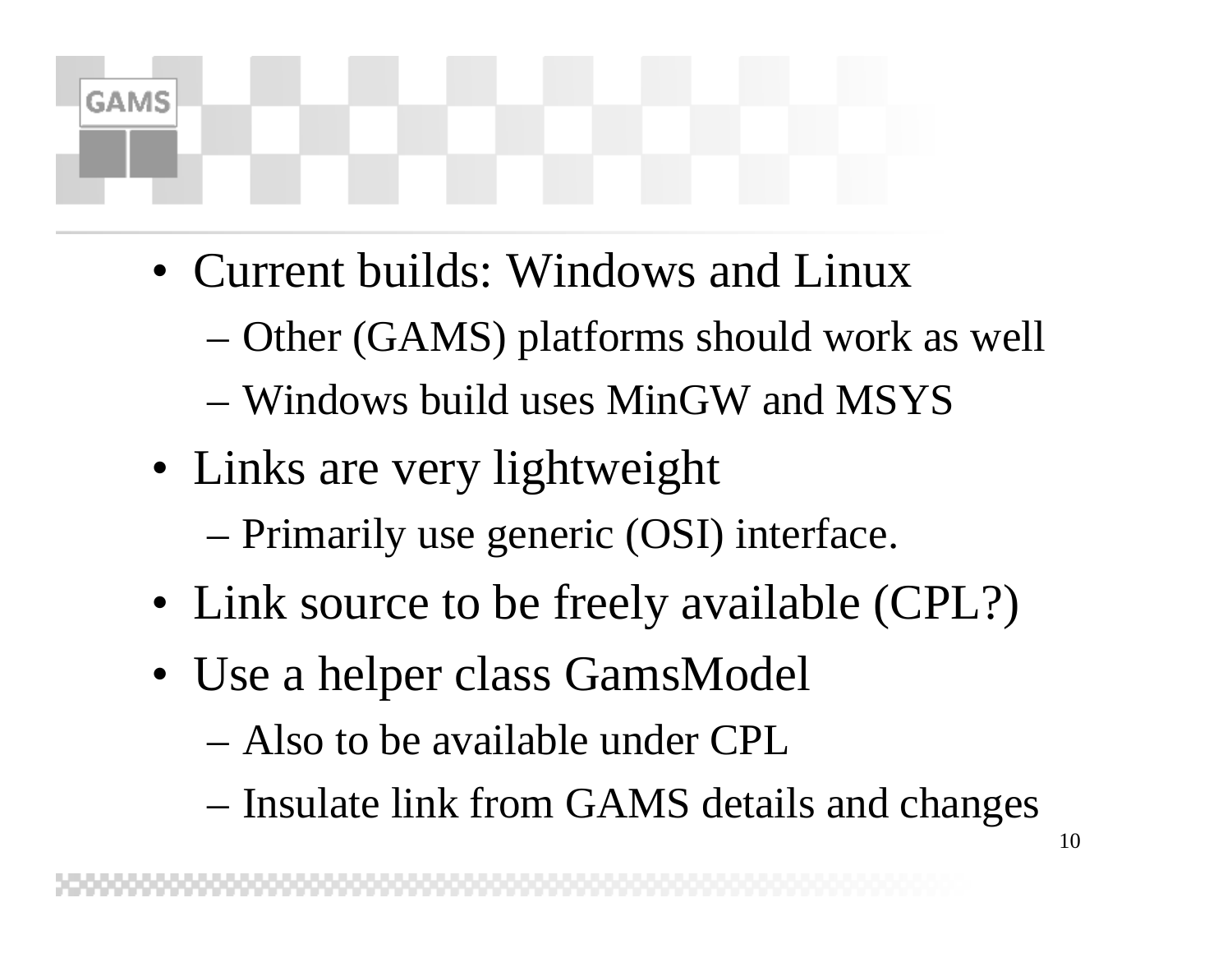#### **GamsModel class**

- Model class for LP and MIP problems
- Encapsulate *most* of what is GAMS-specific – Problem data (matrix, bounds, integer types)
	- Objective function versus objective variable
	- Algorithm parameters (iterlim, ??)
	- Input/output conventions

- Use C++ to interface with COIN-OSI
- Use OSI compatible data structures (matrix)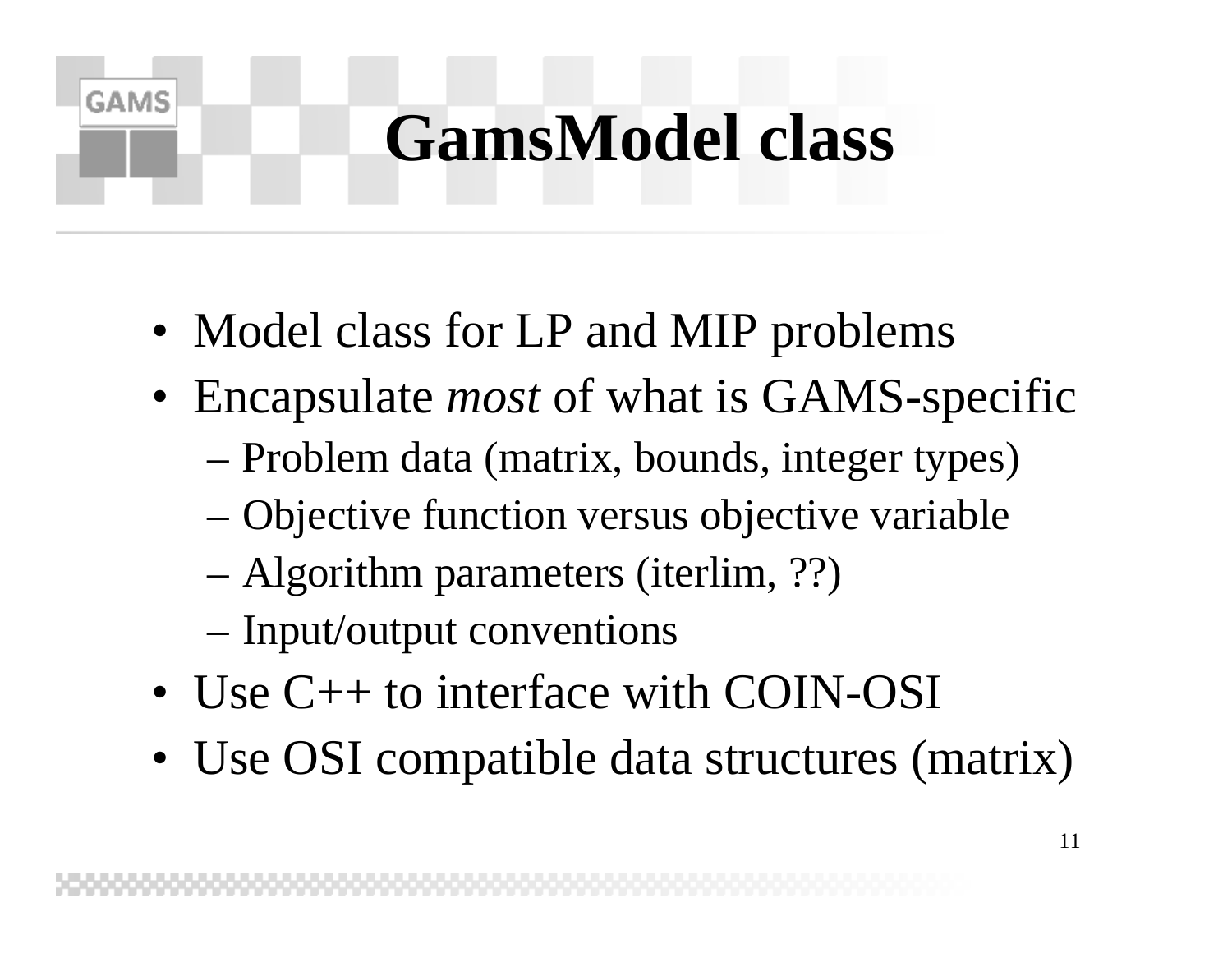### **What's missing?**

• Time limit

- –All GAMS solvers honor a time limit
- Links use solver-dependent layer for this
- "Best bound" and optcr – the GAMS way
	- Solver links monitor progress of B&B search
	- Quit when incumbent is within optcr of the best bound
	- –Return status that indicates this condition –distinct from proven optimality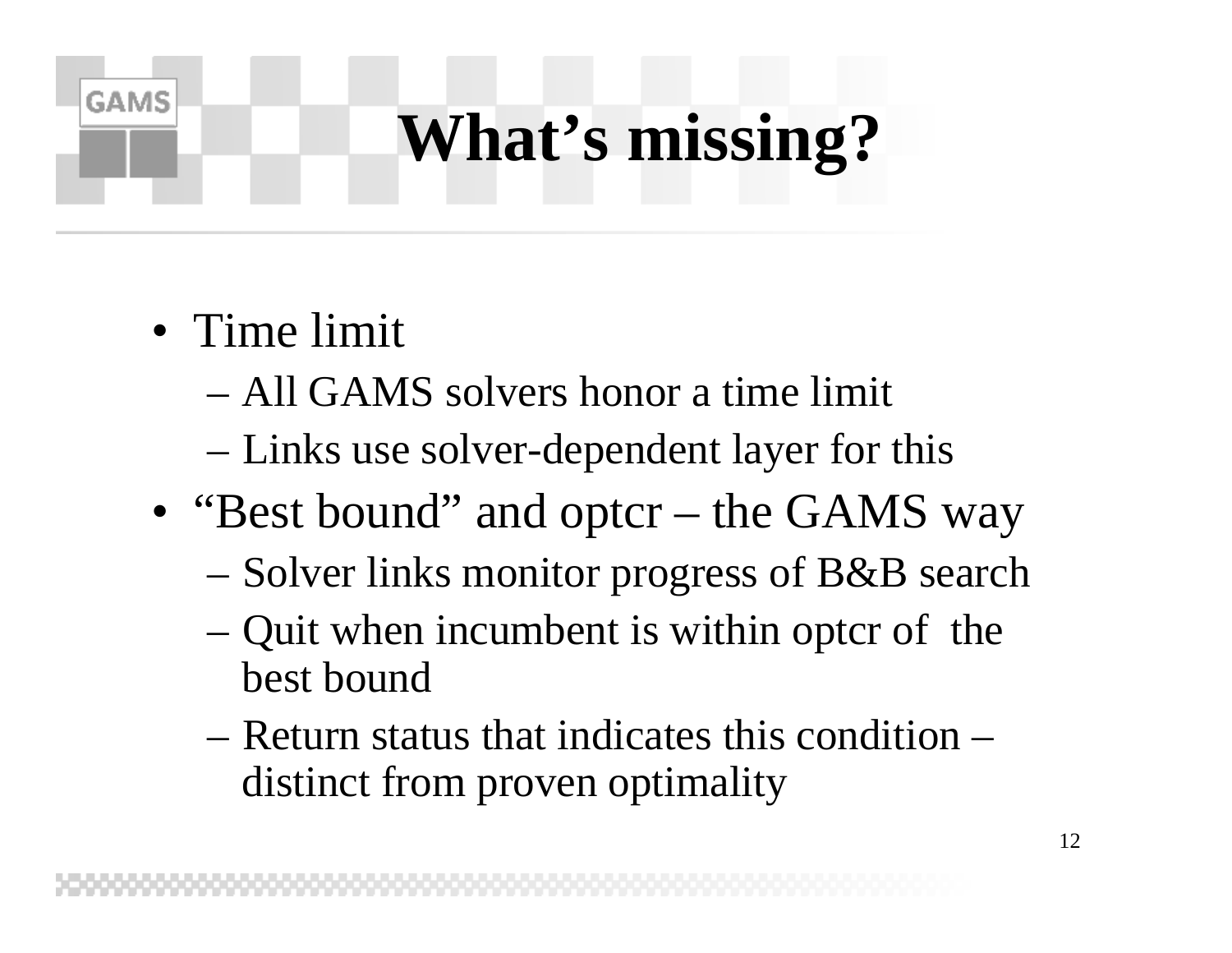- Other GAMS controls not implemented
	- MIP: cutoff, cheat, priorities, optca, nodlim
	- –Option file (default solver options only)
- A facility to query a COIN-OSI solver re: its capabilities would be useful
	- Allows for unimplemented options
	- –Avoids the solver-dependent layer
	- Enforces uniformity of implemented options
- Similar for returns (e.g. node count, best bound)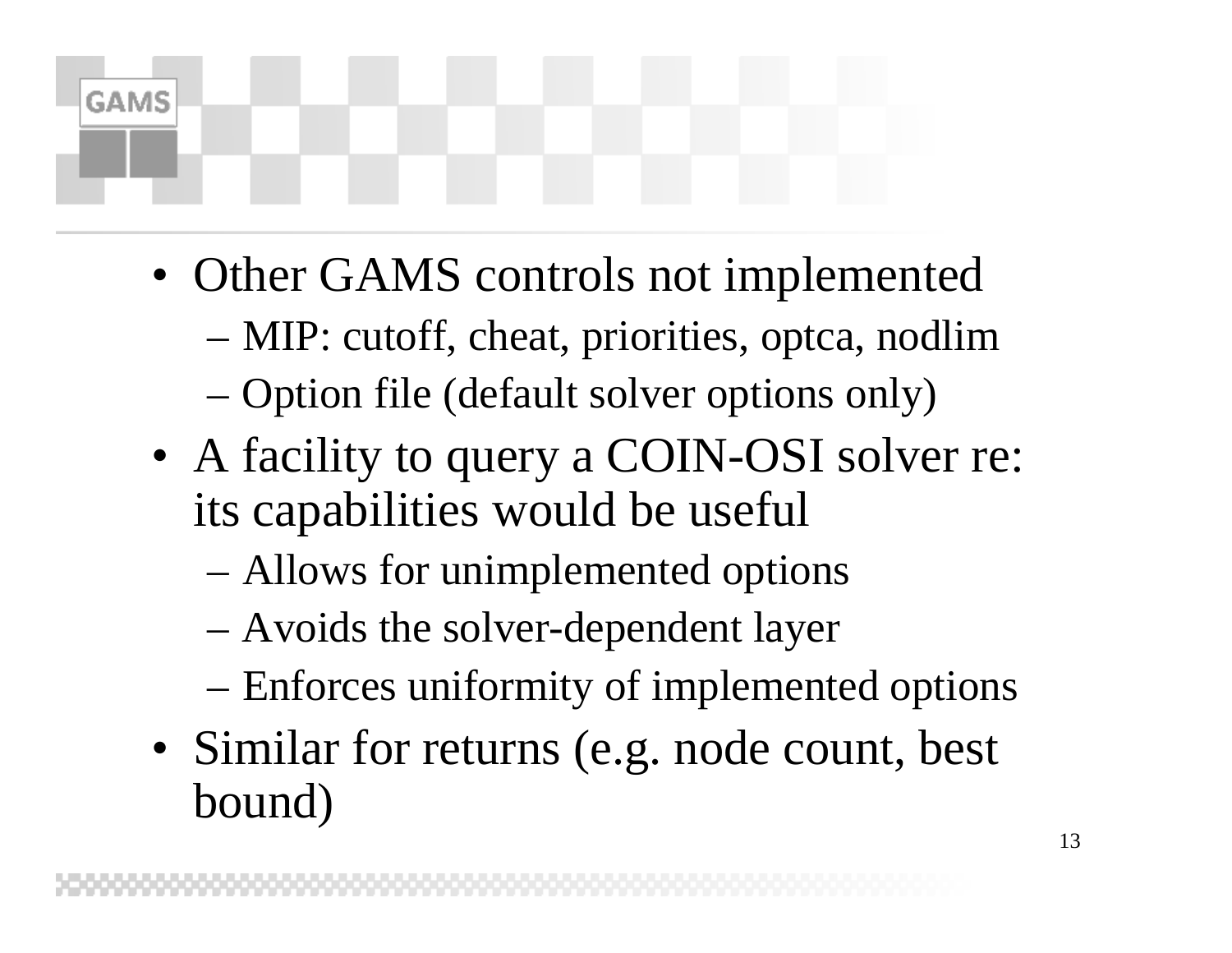#### **GAMS Early success**

- Client (OR consultant) developed cutting stock model for **small** business solution provider (cheap!)
- Reasons to implement this with GAMS
	- Cutting stock model in GAMS Model library
	- Excellent extended user support (modeling help)
	- Attractive pricing due to "free" GAMS/CoinSBB: \$5,600 versus \$17,850 (with GAMS/CPLEX)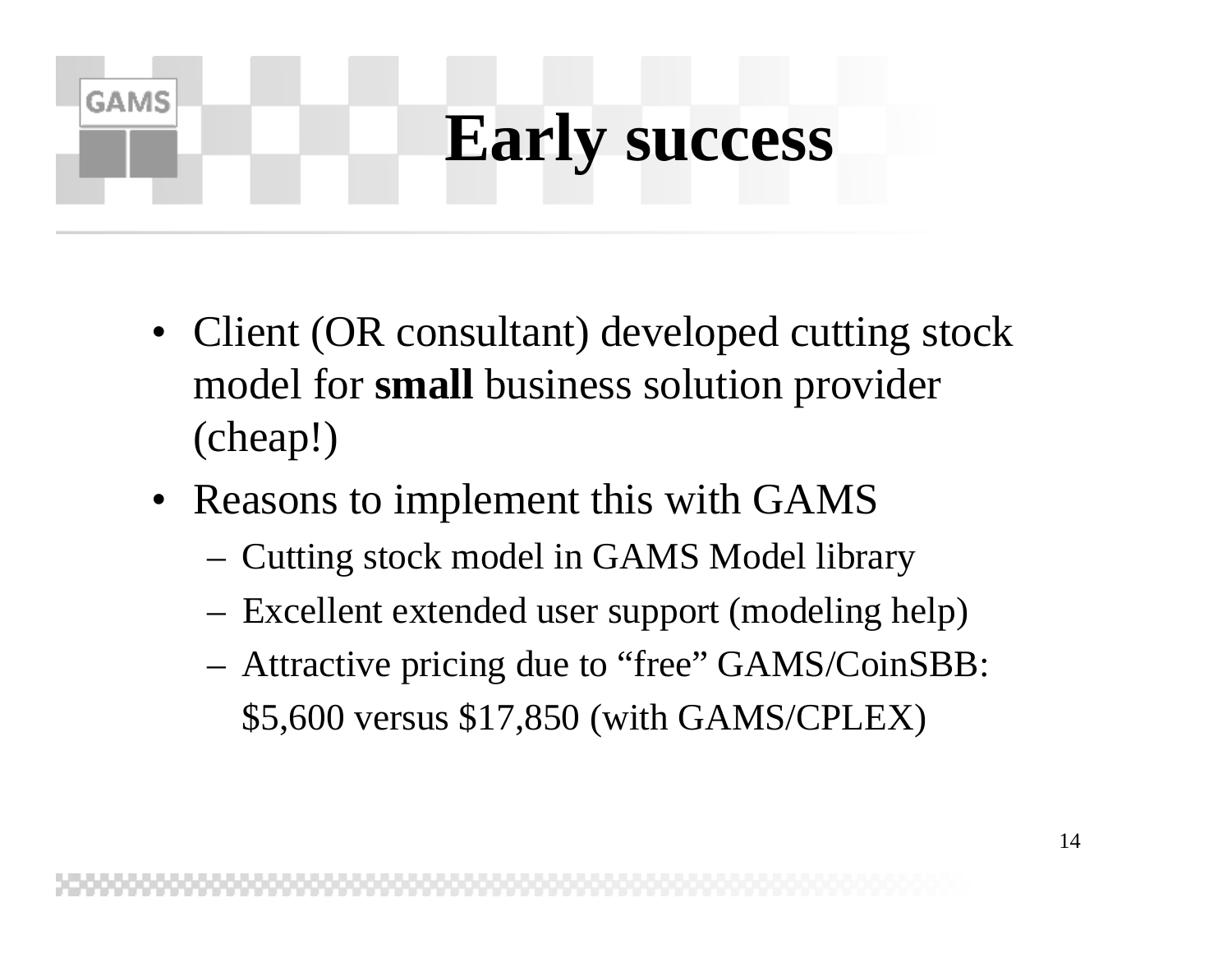### **Conclusions – current OSI**

• Springboard for GAMS and COIN for further cooperation

- Working prototype of seamless connection between GAMS and OSI solvers
- "Trend setter" for other commercial *problem providers:*
	- –MPL will also interface to OSI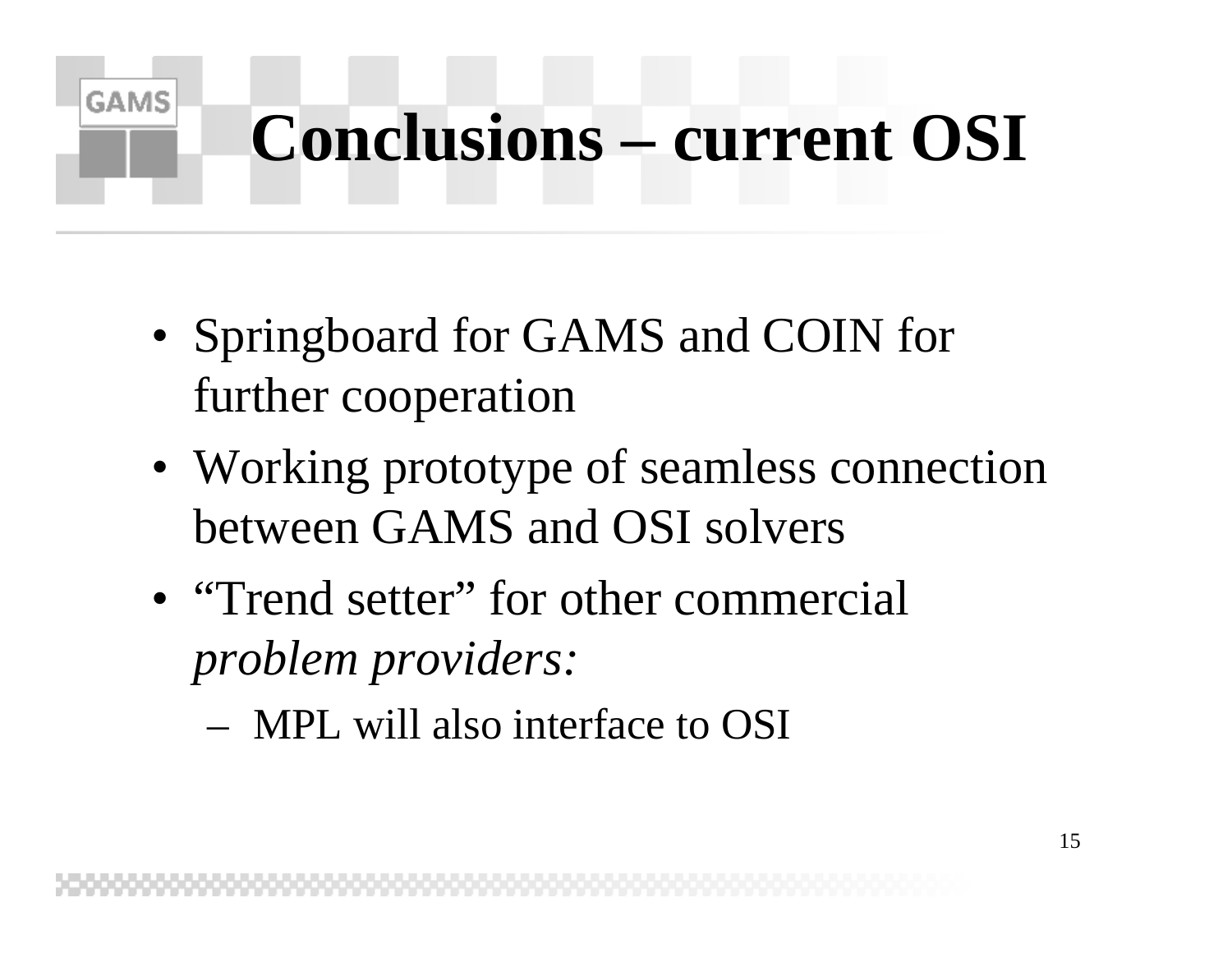#### **LP vs. NLP**

- Problem specification: what format?
- What does the solver see?

- Point-based information (func, grad, hess)
- More info needed for global solvers
- Must handle arithmetic errors (sqrt(-1))
	- –Quit on first error or use non-stop arithmetic?
	- Helpful messages about errors are crucial
- Algorithmic issues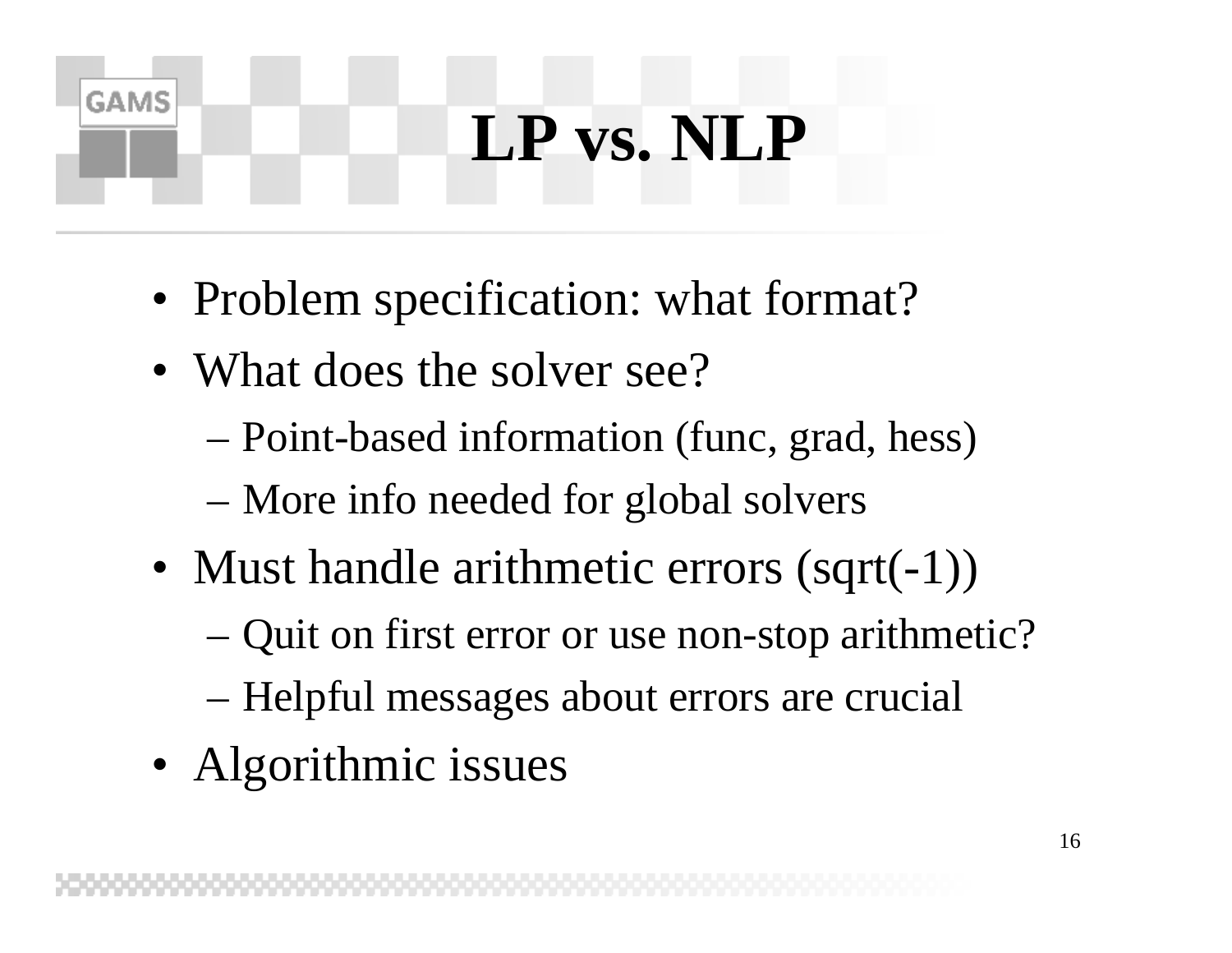#### **NLP Solvers**

- Solver links more difficult to write/maintain – Not specific to the GAMS case
- Input format may be solver-specific
	- SIF, conic programming, callbacks, C/F77
	- Makes changing or adding solvers difficult
- Can the model be presolved?

- May depend on problem format used
- Presolving steps may change model structure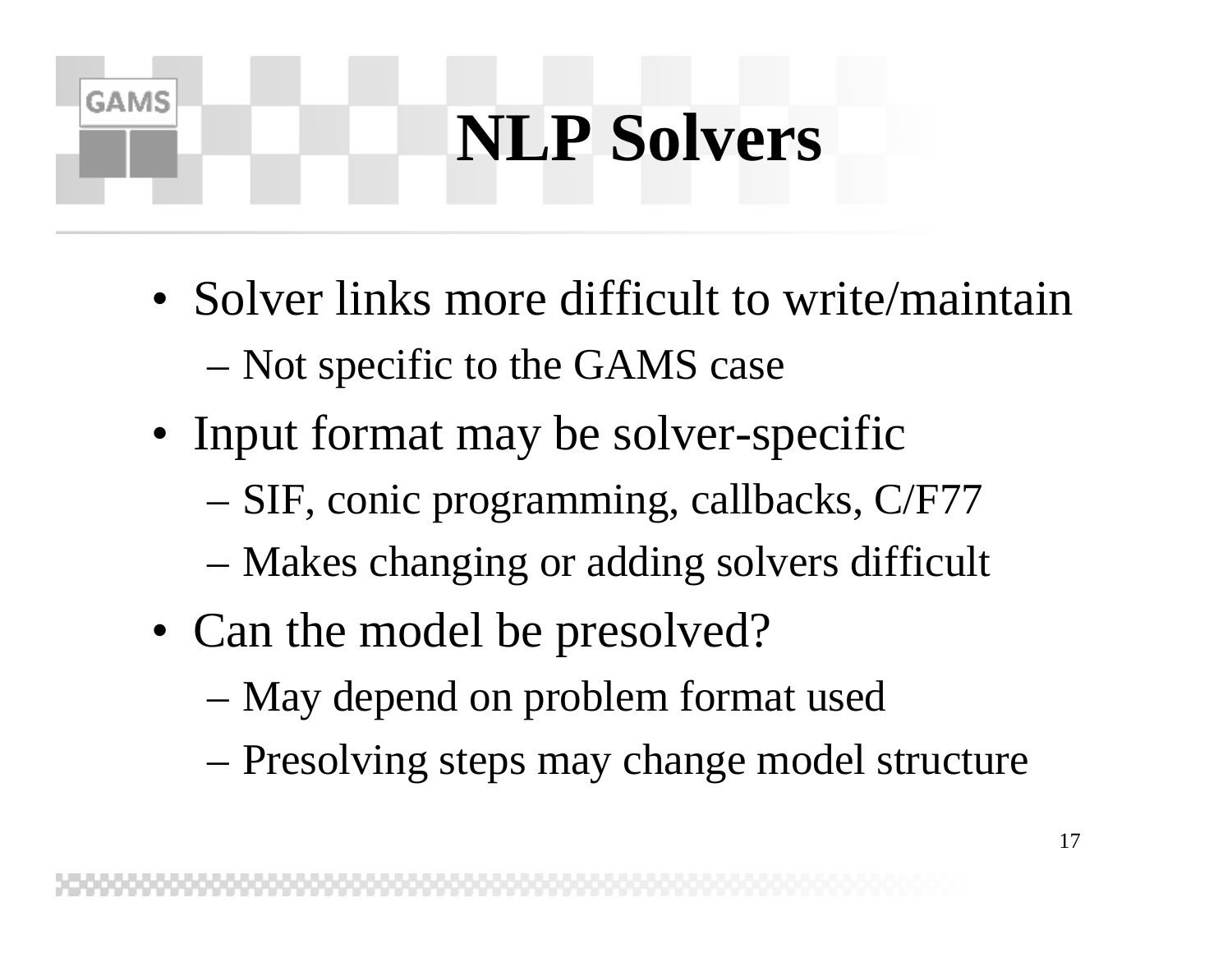# **Difficulty = Opportunity**

- OSI-NLP extensions could have great impact
- Improves area that needs it most

- GAMS interested in NLP standards
	- Reduce development/maintenance costs
	- Improve robustness and software quality
- Standards must be a cooperative effort
	- We have experience and links to developers
	- Large user base and model collections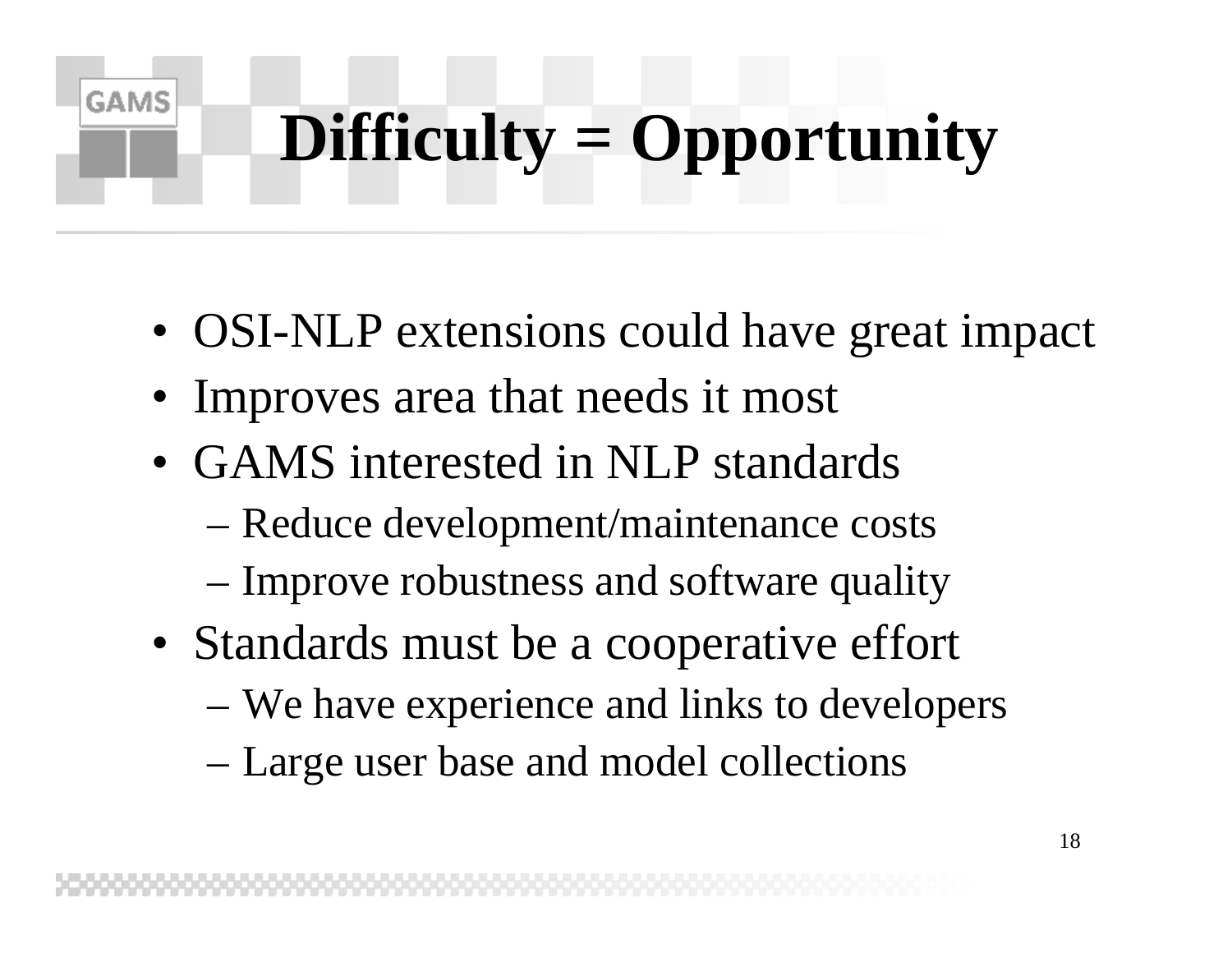#### **Expert Users**

- With interface to problem providers COIN could become *the* way of implementing complex algorithms (research & commercially)
- Sophisticated *solvers* use basic MP technology:
	- S B B (Arki/GAMS B&B requiring NLP technology)
	- DICOPT (OA requiring NLP+MIP)
	- BARON (NLP+LP)
	- LogMip (NLP+MIP)
	- D E A ( L P )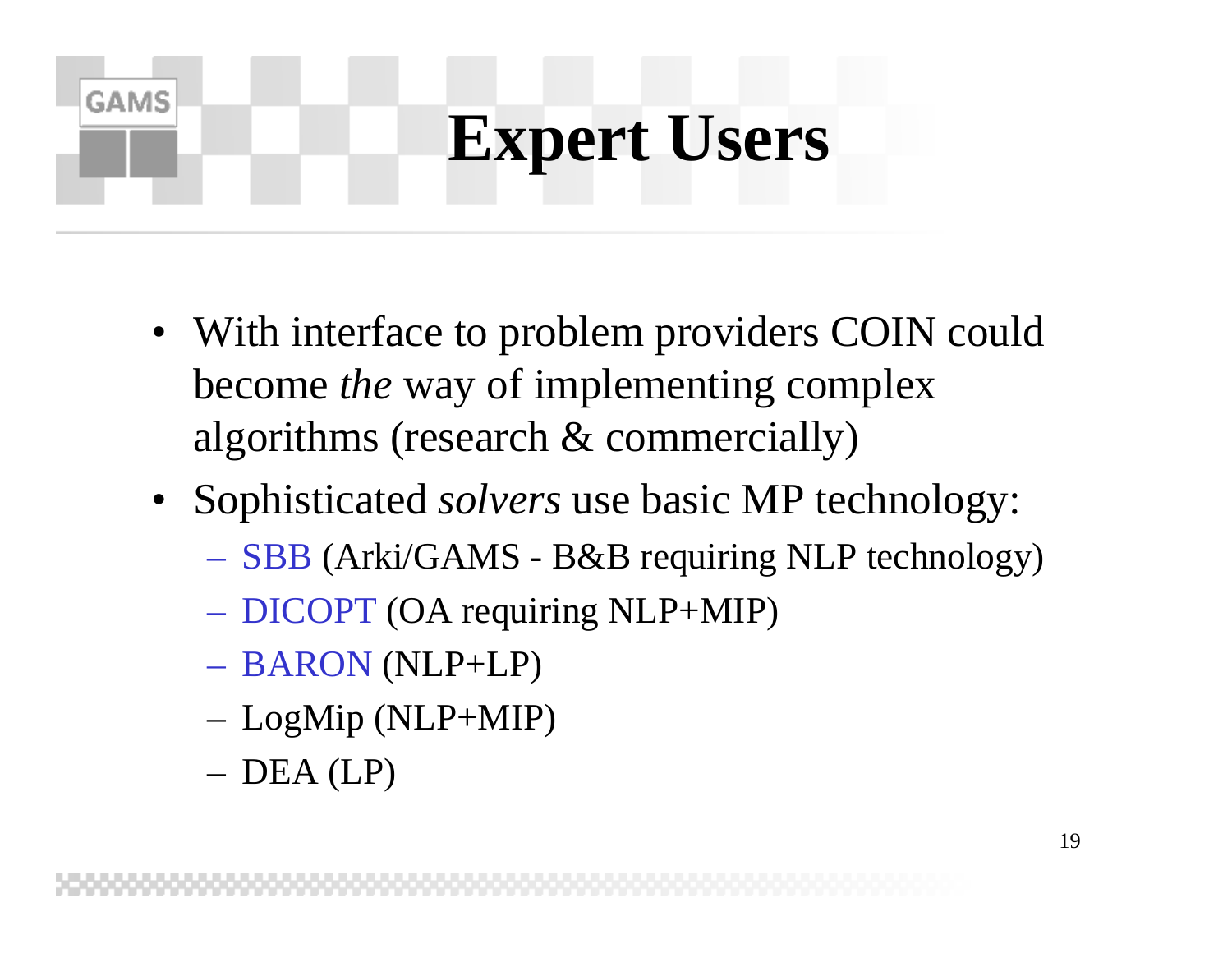#### **GAMS Architecture for Expert Users**